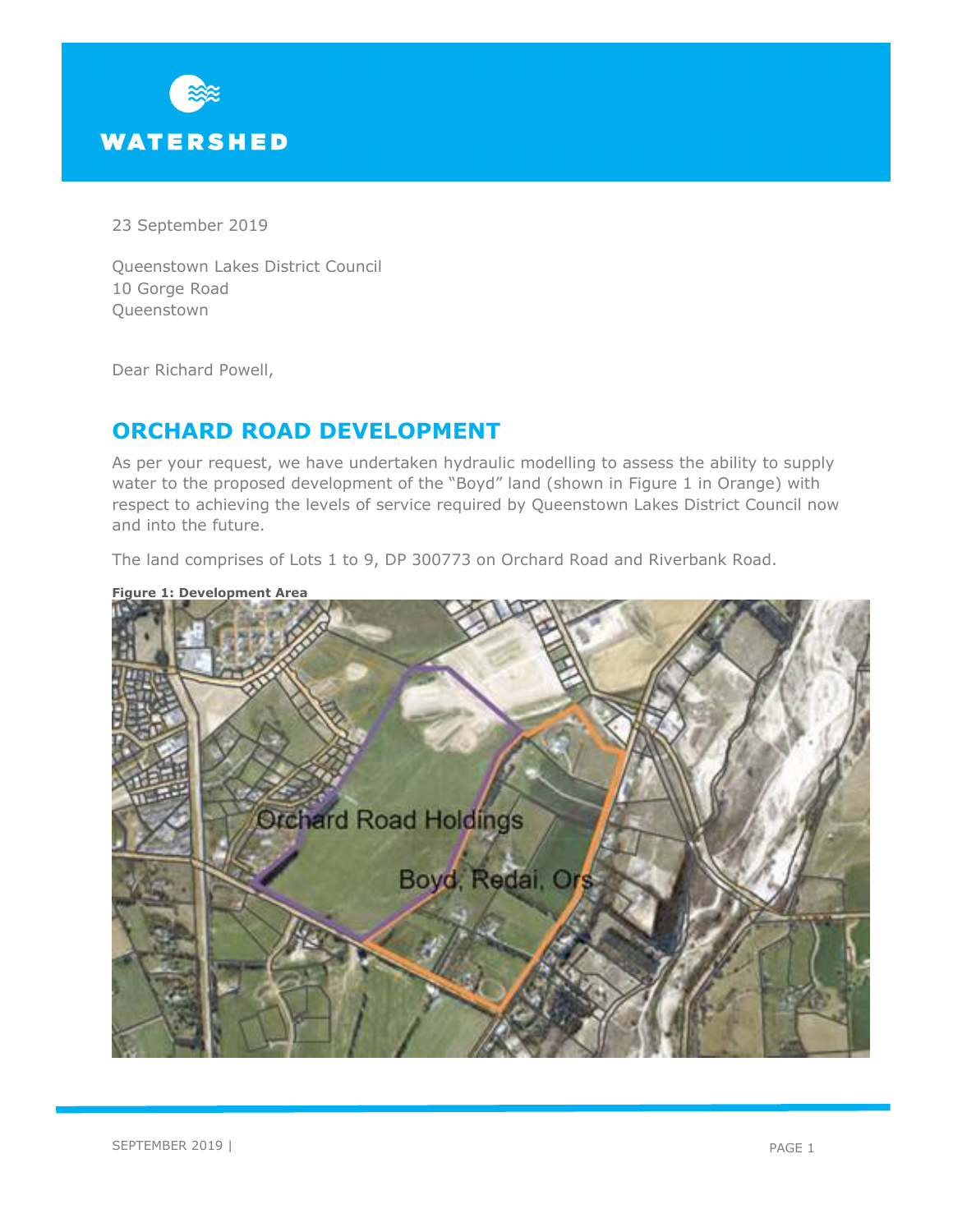

# **DEMAND ASSESSMENT**

The demand has been assessed based on information provided by QLDC as tabulated and referenced below.

#### **Table 1: Development Details**

| $1401C + 16C$      |                                                             |                   |  |  |  |
|--------------------|-------------------------------------------------------------|-------------------|--|--|--|
| <b>Development</b> | No. of Residential Lots /<br><b>Commercial / Industrial</b> | <b>Reference</b>  |  |  |  |
|                    | <b>Area</b>                                                 |                   |  |  |  |
| Boyd Land          | $400 - 600$                                                 | Email 15 May 2019 |  |  |  |
|                    |                                                             |                   |  |  |  |

The key design parameters outlined in Queenstown Lakes District Council Land Development and Subdivision Code of Practice (2015) are as follows:

- Daily consumption of 700 L/p/day
- Number of people per dwelling  $=$  3
- Peak Day Demand (over a 12-month period) = Average Day Demand  $x$  PF:
	- (a)  $PF = 1.5$  for populations over 10,000;
	- (b)  $PF = 2$  for populations below 2,000.
- Peak Hourly Demand = Average Hourly Demand (on peak day)  $\times$  PF (over a 24-hour period): (a)  $PF = 2$  for populations over  $10,000$ ;
	- (b)  $PF = 5$  for populations below 2,000.
- **Firefighting demands as specified in SNZ PAS 4509**
- Commercial / Industrial demands are assessed on a consumption figure of  $12m^3$ /Ha/Day

The firefighting classification for residential development will be assessed as FW2 25L/s.

Table 2 shows the demand calculation for the development.

#### **Table 2: Average and Peak Day Demand Calculations**

| <b>Development</b> | <b>No. of Residential</b> | <b>Population</b> | <b>Average Demand</b> | <b>Peak Daily</b> |
|--------------------|---------------------------|-------------------|-----------------------|-------------------|
| <b>Stage</b>       | Lots / Area               |                   | (L/s)                 | Demand (L/s)      |
| <b>Boyd Land</b>   | 600                       | 1800              | 14.58                 | 29.17             |

### **Peak Hour Demand**

A peak hour factor of 2.1 has been used based on a standard domestic equivalent diurnal profile.

# **LEVELS OF SERVICE**

The levels of service agreed upon with QLDC for the current system performance assessment as part of the model development and calibration project are outlined below:

- The minimum service pressure is 200-300kpa
- The maximum service pressures is 700-800kpa

These levels of service along with the requirements of the Fire Fighting Water Supplies Code of Practice form the basis for the system performance analysis.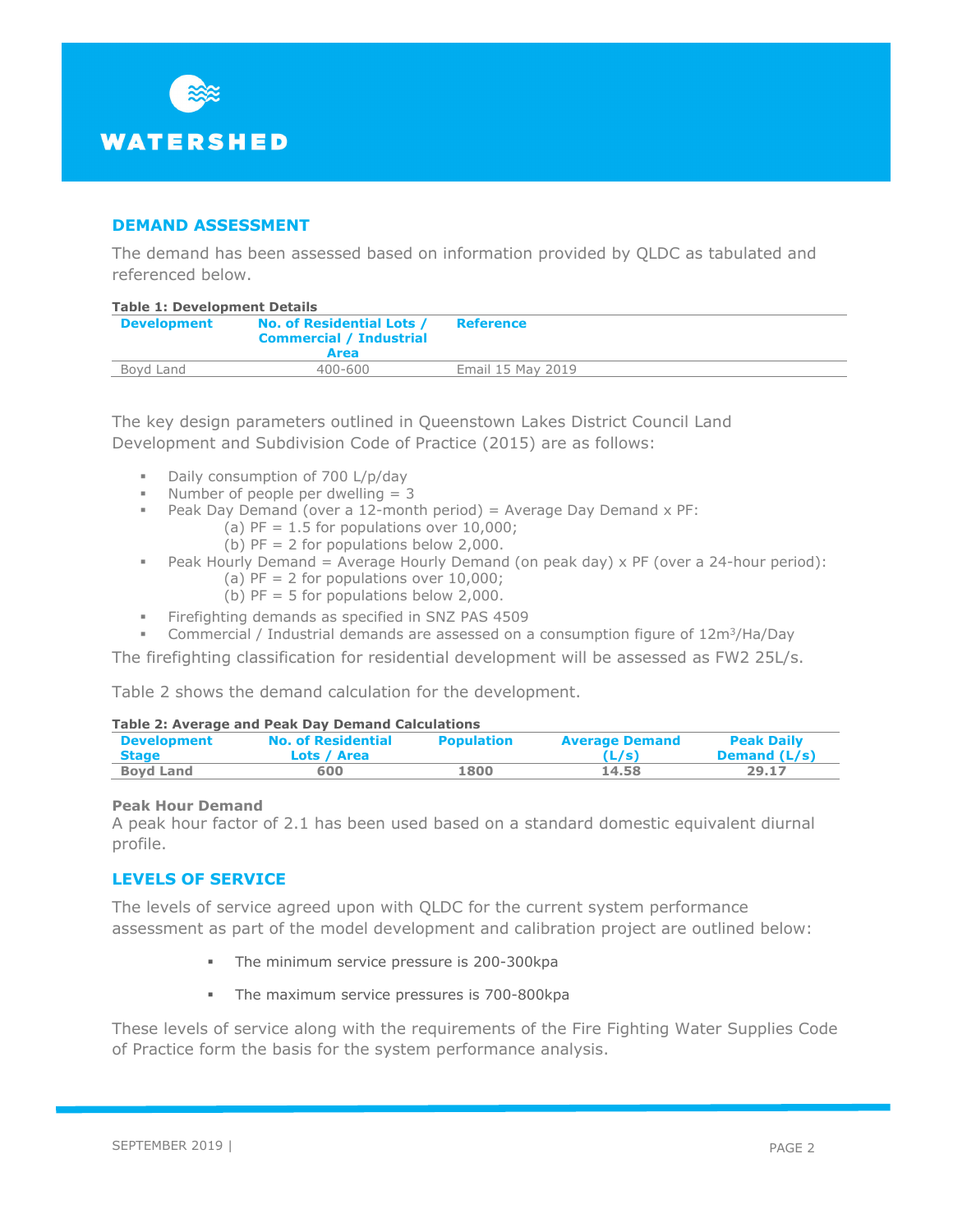

Queenstown Lakes District Council does not prescribe any level of service criteria relating to pipe head loss, generally speaking pipe head loss per unit length for new pipes should ideally be < 2 m/km, or 2- 5 m/km for normal operation.

# **EXISTING SYSTEM PERFOMANCE**

With the commissioning of the new 300mm watermain through the Three Parks subdivision and the new upgrades on Anderson Road the existing network meets the levels of service. It should be noted that the Cardrona Valley Road area is reliant on the single 200mm feed along Golf Course Road which is beginning to experience higher head losses.

# **APPROVED DEVELOPMENTS**

QLDC has received applications for significant land development in the area between Ballantyne Road and Cardrona Valley Road, namely the Bright Sky Gordon's Land, Alpine Estates, and Tussock development areas.

The water supply assessment associated with these developments, identifies the additional demand in the Cardrona Valley Road area increases the head losses through the 200mm watermain on Golf Course Road, reducing pressures.

The proposed reticulation layout for these developments is based around a new section of 500mm watermain through Golf Course Road, which forms part of the proposed future trunk network, being brought forward to coincide with development in this area.

## **ORCHARD ROAD DEVELOPMENT ASSESSMENT**

The initial assessment of the Orchard Road (Boyd) area assumes 400 Lots, of the 600 Lots proposed, would be supplied from Ballantyne Road and the remaining 200 Lots from Cardrona Valley Road. The calculated demand has been applied to the current peak day scenario, which doesn't account for developments which have already been approved.

Based on the previous development assessments, servicing of the 200 Lots from Cardrona Valley Road will require the construction of the proposed trunk infrastructure on Golf Course Road. Without the trunk upgrade minimum pressures with an additional 200 Lots are reduced by 15m in the Cardona Valley Road area, resulting in pressures below 20m in areas west of Cardona Valley Road, and 20-30m on Cardrona Valley Road.

With the additional 400 Lots at the end of Ballantyne Road, minimum pressures are reduced by  $\sim$ 14m, however pressures in this area remain above 30m. The available fire flow at the end of Ballantyne Road is reduced from approximately 91L/s to 63L/s, and the FW4 classification can no longer be achieved at the end of this road. Head loss in the watermain south of Sir Tim Wallis Drive is significantly increased and upgrades would be required.

Given the development can not be serviced based on the current peak day scenario, no further analysis has been undertaken to consider the existing approved developments.